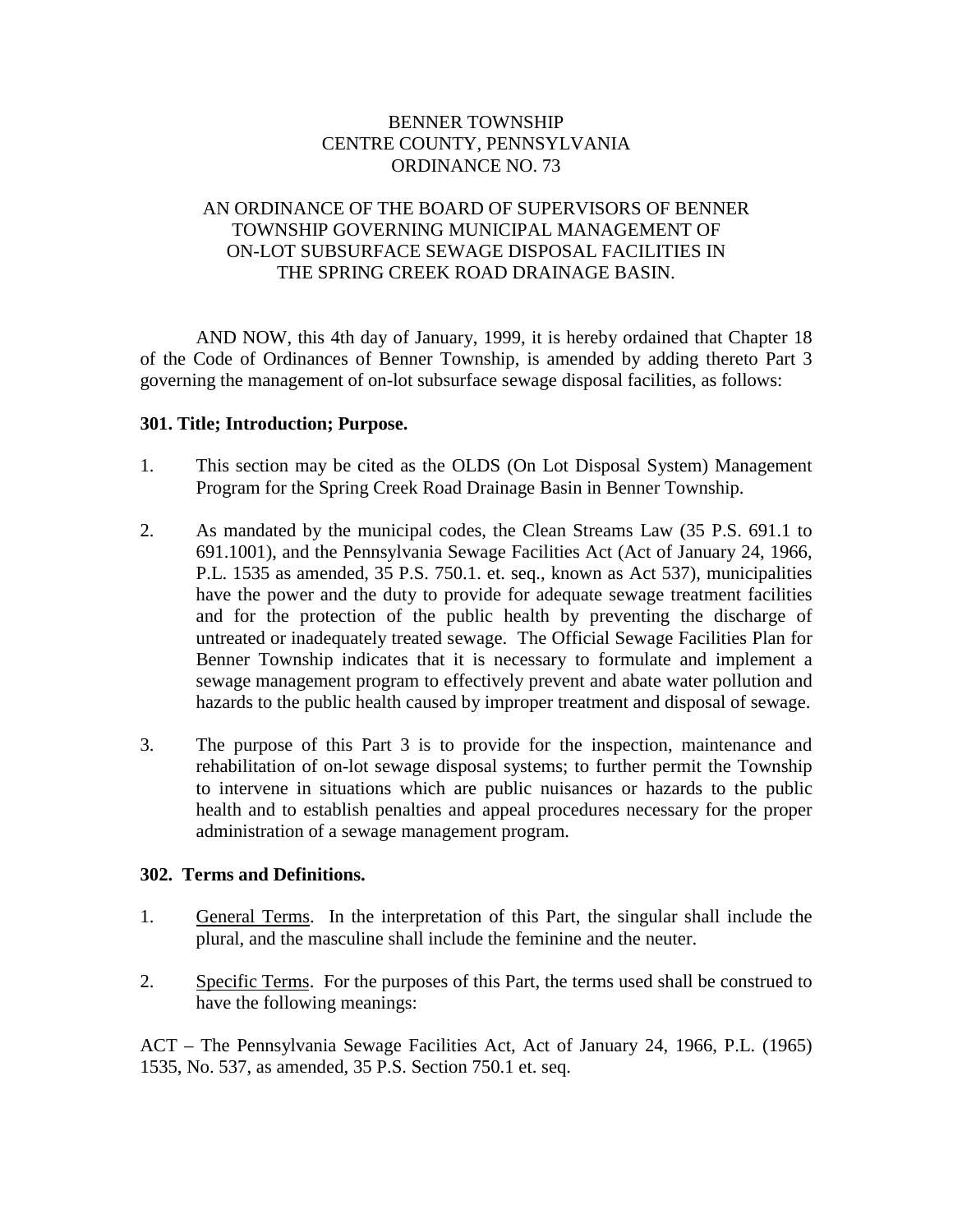ALTERNATIVE SYSTEM – A system for the disposal of domestic wastewaters not operating below ground level but located on or near the site of the building or buildings being served (e.g., composing toilets, gray water recycling systems, incinerating toilets, spray irrigation and black water recycling systems, etc.).

AUTHORIZED AGENT – A licensed sewage enforcement officer, professional engineer or sanitarian, plumbing inspector, soils scientist, or any other qualified or licensed person who is delegated to function within the specific limits as the agent of the Board of Supervisors of Benner Township to carry out the provisions of the Ordinance.

BOARD – The Board of Supervisors of the Township of Benner, Centre County, Pennsylvania.

CODES ENFORCEMENT OFFICER (hereinafter called C.E.O.) – An individual employed by the Township to administer and enforce his and other ordinances in the Township.

COMMUNITY SEWAGE SYSTEM – Any system, whether publicly or privately owned, for the collection of sewage publicly, from two or more lots or uses, or two or more equivalent dwelling units, and the treatment and/or disposal of the sewage on one or more of the lots or at any other site and which shall comply with all applicable regulations of the DEP.

DEP – The Department of Environmental Protection of the Commonwealth of Pennsylvania or any successor agency.

DEVELOPER – Shall be defined as any person, partnership or corporation which erects or contracts to erect a building on property owned by it with the intent to sell the building to some other party upon its full or partial completion, or upon the conveyance of property on which the building is to be built.

EQUIVALENT DWELLING UNIT (EDU) – For the purpose of determining the number of lots in a subdivision or land development, that part of a multiple family dwelling, commercial, industrial, or institutional establishment with sewage flows equal to four hundred (400) gallons per day.

IMPROVED PROPERTY – Any property within the Township upon which there is erected a structure intended for continuous or periodic habitation, occupancy or use by human beings or animals and from which structure sewage shall or may be discharged.

INDIVIDUAL SEWAGE SYSTEM – Any system of piping, tanks, or other facilities serving a single lot and collecting and disposing of sewage in whole or in part into the soil or any waters of the Commonwealth of Pennsylvania or by means of conveyance to another site for final disposal.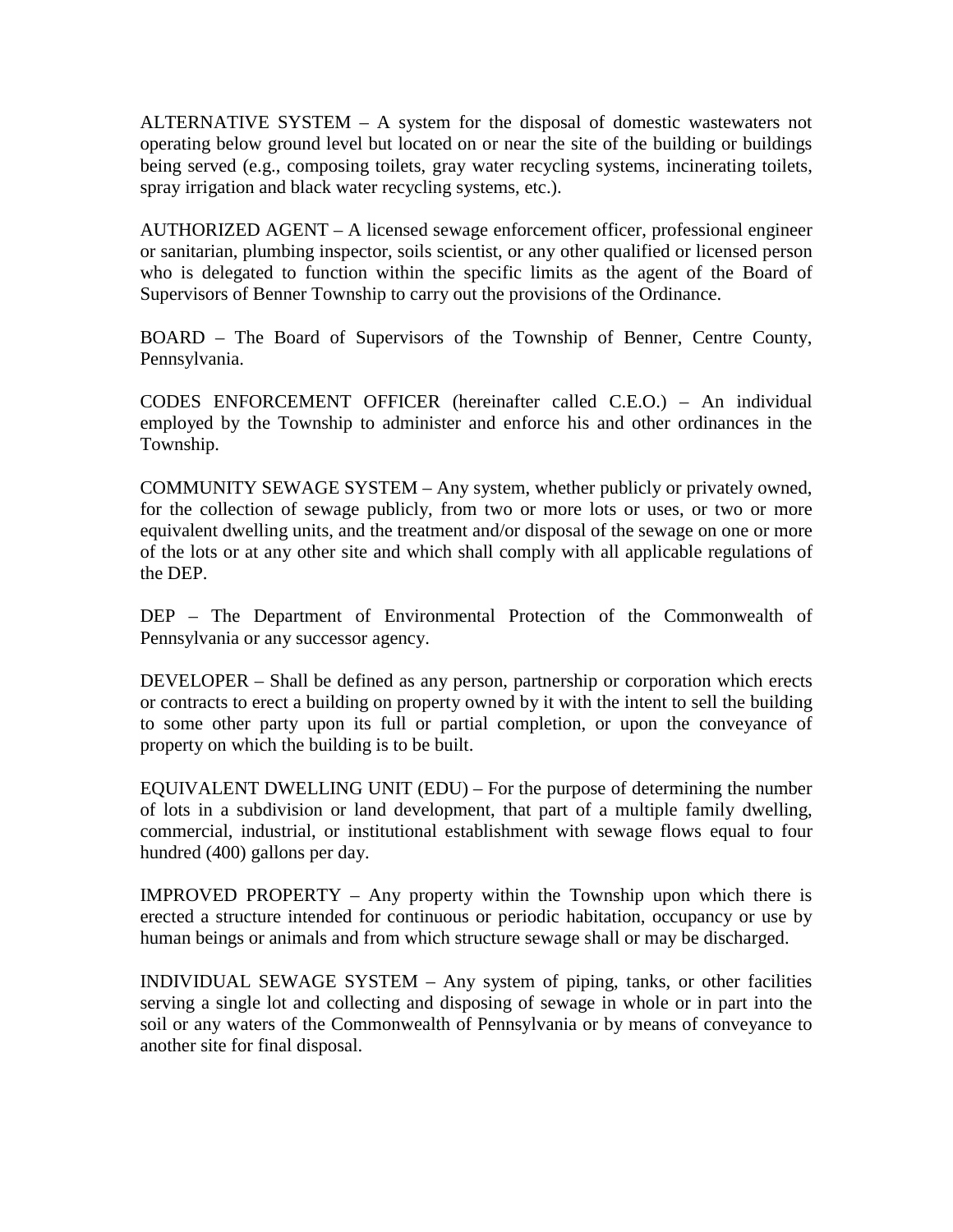LAND DEVELOPMENT – A land development as defined in the Pennsylvania Municipalities Planning Code, Act of July 31, 1968, P.L. 805, No. 247, as amended, 53 P.S. Section 10101 et seq.

LOT - A designated parcel, tract, or area of land established by a plot or otherwise as permitted by law and to be used, developed or built upon as a unit.

MALFUNCTION – The condition which occurs when an on-lot sewage disposal system causes pollution to the ground or surface waters, contamination of private or public drinking water supplies, nuisance problems or hazard to public health. Indications of malfunctioning systems include, but are not limited to, foul odors, lush grass growing over the system, backup of wastewater in the attached buildings, soggy ground over the system, surfacing sewage effluent flowing over the ground and occurring at any time of the year.

MANAGEMENT PROGRAM – The management program shall encompass the Spring Creek Road Drainage serviced by sewage facilities or any other alternative system which discharges into the soils of the Township. All systems shall be operated under the jurisdiction of the Benner Township Board of Supervisors regulating the subsurface disposal and/or alternate systems, and 1-1 shows the defined area of the Management Program.

OFFICIAL PLAN - A comprehensive plan for the provision of adequate sewage disposal systems adopted by the Township and approved by DEP in accordance with the Act and with applicable DEP regulations.

ON-LOT SEWAGE DISPOSAL SYSTEM – Any sewage system disposing of sewage in whole or in part into the soil or any waters of the Commonwealth of Pennsylvania or by means of conveyance to another site for final disposal, and which is located upon the lot which it serves.

OWNER – Any person, corporation, partnership, etc. holding deed/title to lands within Benner Township.

PERSON – Any individual, association, partnership, public or private corporation whether for profit or not-for-profit, trust, estate, or other legally recognized entity. Whenever the term "person" is used in connection with any clause providing for the imposition of a fine or penalty or the ordering of action to comply with the terms of this Part, the term "person" shall include the members of an association, partnership or firm and the officers of any public or private corporation, whether for profit or not-for-profit.

PLANNING MODULE FOR LAND DEVELOPMENT – A revision to, or exception to the revision of, the Township Official Plan submitted in connection with the request for approval of a subdivision or land development in accordance with DEP regulations.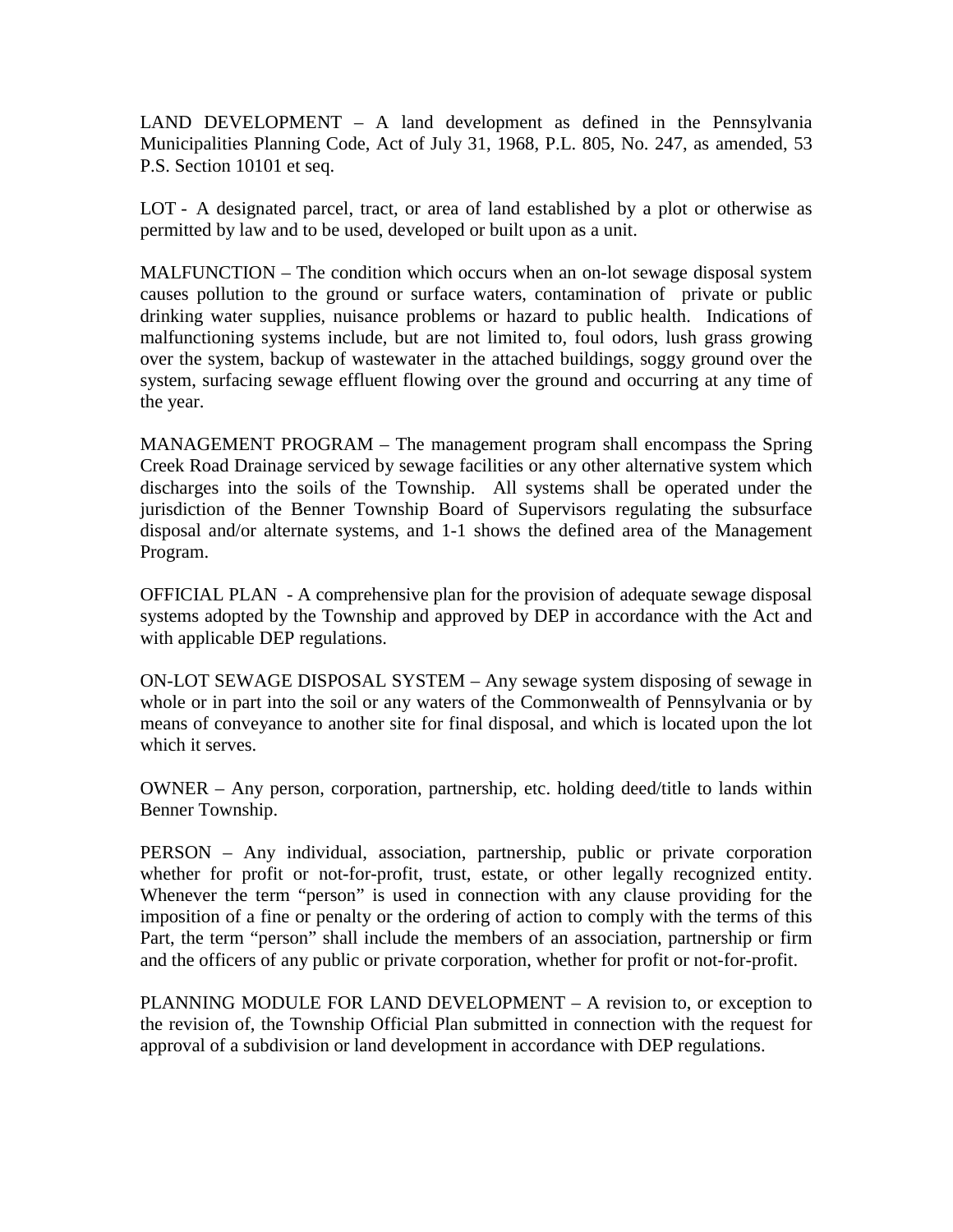PUMPER/HAULER – Any person, company, partnership or corporation which engages in cleaning community or individual sewage systems and transports the septage cleaned from these systems.

PUMPERS REPORT/RECEIPT – Form which shall be used by all licensed Pumpers/Haulers to report each pumping of on-lot sewage disposal systems in the Township.

REHABILITATION – Work done to modify, alter, repair, enlarge or replace an existing on-lot sewage disposal systems in the Township.

REPLACEMENT AREA – An area designated as the future location of an individual onlot sewage system that shall be installed should the initial individual on-lot system installed or to be installed fail or otherwise become inoperable and which shall meet all the regulations of the DEP and all applicable Township ordinances for an individual onlot sewage system, and shall be protected from encroachments by an easement recorded on the Final Plan as filed with the Centre County Recorder of Deeds.

SEPTAGE – The residual scum and sludge pumped from septic systems.

SEWAGE – Any substance that contains any of the waste products or excrement or other discharge from the bodies of human beings or any noxious or deleterious substance being harmful or inimical to the public health, or to animal or aquatic life or to the use of water for domestic water supply or for recreation.

SEWAGE ENFORCEMENT OFFICER (hereinafter called S.E.O) – A person appointed by the Board of administer the provisions of this Part and authorized by the DEP in accordance with "Chapter 71, Administration of Sewage Facilities Program" of "Title 25, Rules and Regulations" to perform percolation tests, site and soil evaluation, and issue sewage permits for on-lot disposal systems.

SEWAGE FACILITIES – Any method of sewage collection, conveyance, treatment, and disposal which will prevent the discharge of untreated or inadequately treated sewage into the waters of this Commonwealth or otherwise provide for the safe and sanitary treatment of sewage.

SINGLE AND SEPARATE OWNERSHIP – The ownership of a lot by one or more persons which ownership is separate and distinct from that of any abutting or adjoining lot.

SUBDIVISION – A subdivision as defined by the Pennsylvania Municipalities Planning Code, Act of July 31, 1968, P.L. 805, No. 247, as amended, 53 P.S. Section 10101 et. Seq.

TOWNSHIP – Benner Township, Centre County, Pennsylvania.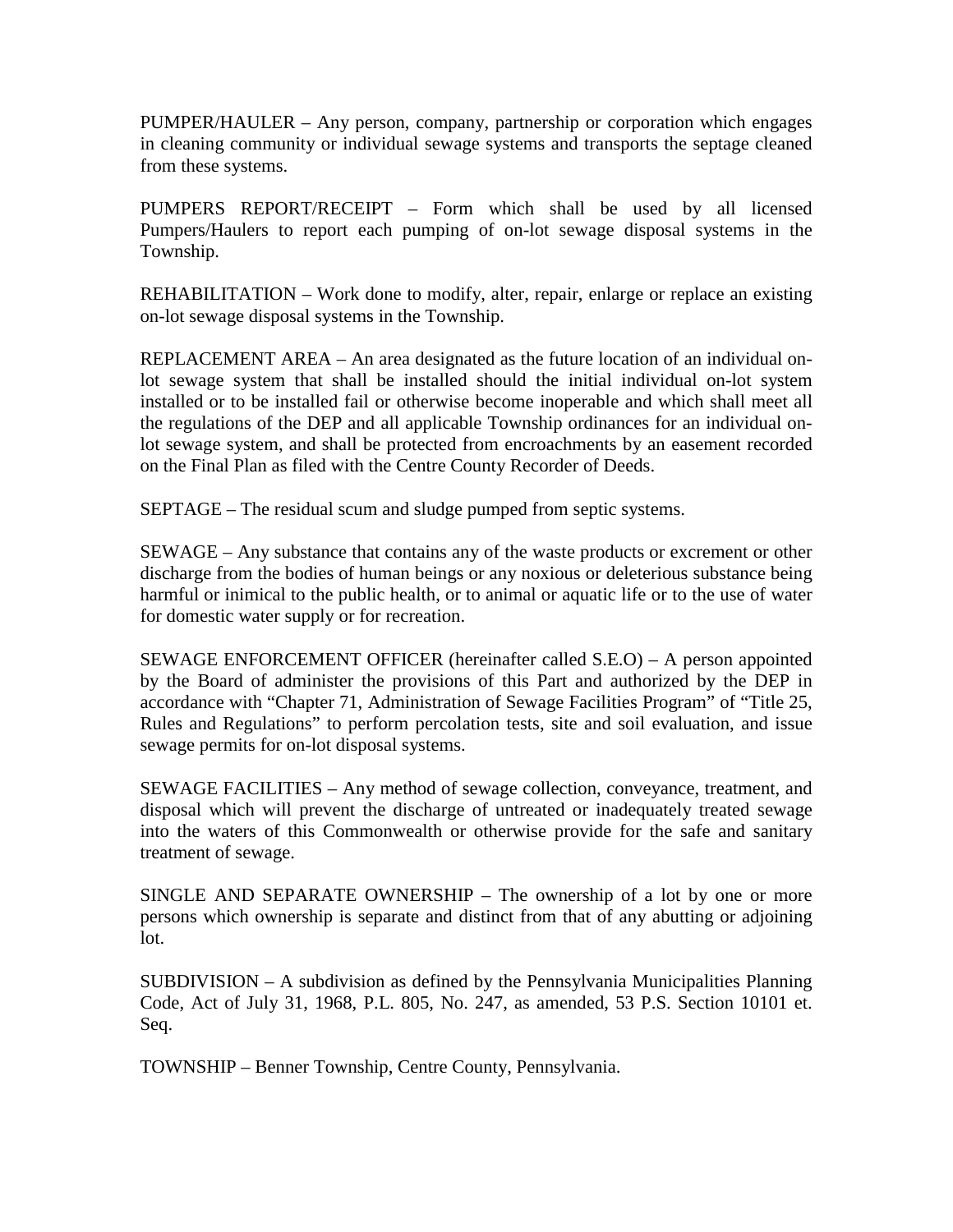All other definitions of words and terms in this Part shall have the same meaning as set forth in "Chapter 73, Standards for Sewage Disposal Facilities" of "Title 25, Rules and Regulations, Department of Environmental Projection."

# **303. Applicability.**

From the effective date of this Part, its provisions shall apply to all persons owning any property in the Township serviced by an on-lot sewage disposal system and to all persons installing or rehabilitating on-lot sewage disposal systems within the Management District.

# **304. Sewage Permit Requirements.**

- 1. No person shall install, construct or request bid proposals for construction or alter an individual sewage system or community sewage system or construct or request bid proposals for construction or install or occupy any building or structure for which an individual sewage system or community sewage system is to be installed without first obtaining a permit indicating that the site and the plans and specifications of such system are in compliance with the provisions of the Pennsylvania Sewage Facilities Act (hereinafter called "Act 537" or "Act") and the standards adopted pursuant to that Act.
- 2. No system or structure designed to provide individual or community sewage disposal shall be covered from view until approval to cover the same has been given by the municipal S.E.O. issuing the permit received notification of completion of construction, the applicant may cover said system or structure, unless permission has been specifically refused by the S.E.O.
- 3. The Township may required applicants for sewage permits to notify the Township's certified S.E.O. of the schedule for construction of the permitted onlot sewage disposal system so that inspection(s) in addition to the final inspection required by Act 537 may be scheduled and performed by the Township's certified S.E.O. at the cost of the applicant.
- 4. No building or occupancy permit shall be issued by the Township or its C.E.O. for a new building which will contain sewage generating facilities until a valid sewage permit has been obtained from the Township's certified S.E.O.
- 5. No building or occupancy permit shall be issued and no work shall begin on any alteration or conversion of any existing structure, if said alteration or conversion will result in the increase or potential increase in sewage flows from the structure, until the Township's S.E.O. and the structure's Owner receive from the Township's S.E.O. either a permit for alteration or a replacement of the existing sewage disposal system or written notification that such a permit will not be required. In accordance with Chapter 73 regulations, the certified S.E.O. shall determine whether the proposed alteration or conversion of the structure will result in increased sewage flows.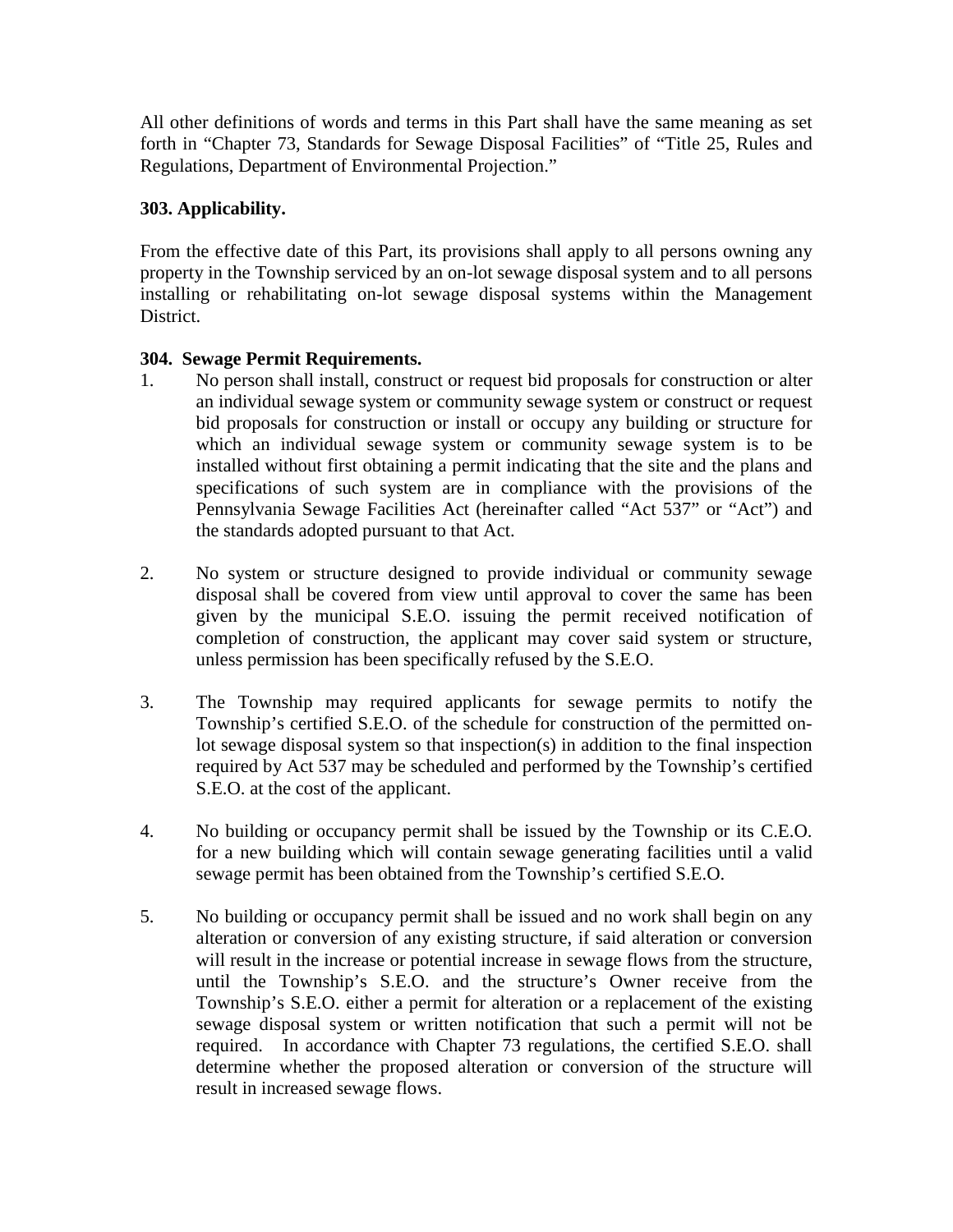- 6. Sewage permits may be issued only by a certified S.E.O. employed by the Township for that express purpose. The DEP shall be notified by the Township as to the identity of their currently employed certified S.E.O.
- 7. No sewage permit may be issued unless proof is provided the Owner of record has owned the lot since May 15, 1972, or that Act 537 planning for that lot has been provided by the Township.
- 8. No final Act 241 approval on the subdivision plan may begin until Act 537 planning is approved by the Township.

# **305. Ground Markers.**

Any person who shall install new or rehabilitated systems shall provide a marker or markers at ground level locating the subsurface waste disposal tank and other important components of the system requiring periodic inspection and maintenance. Requirements for marker types and locations will be determined by the Township's S.E.O. In addition, a rise or access hatch shall be constructed so as to enable easy access to the waste disposal tank, and prevent odors from escaping and to prevent children from removing the hatch. Accessibility for visual inspection and maintenance shall be provided in the drainage fields via four (4) inch vertical, non-perforated PVC pipe connected directly to the drain tile at a minimum of four (4) locations in the drainage field. If not installed by the Township or its Authorized Agent, such installation shall be subject to its approval.

#### **306. Replacement Areas.**

#### 1. Requirements

- A. After the effective date of this Ordinance, a Replacement Area for an individual on-lot sewage system shall be required for all lots or lots to be created which are not serviced or to be serviced by a community sewage system, or which a valid permit for installation of an individual on-lot sewage system has not been issued. Lots existing prior to the effective date of this Part shall be exempt from the requirements of this Section.
- B. The Replacement Area provided shall comply with the Act and with all regulations issued by the DEP as incorporated into this Part concerning individual on-lot sewage systems, including isolation distances, and with the terms of this Part and any other applicable Township ordinances.

#### 2. **Identification of Replacement Area**

A. Each Applicant who shall submit a plan for the subdivision or development of land or who shall apply for a permit for the installation of an individual on-lot sewage system, or who shall request approval of a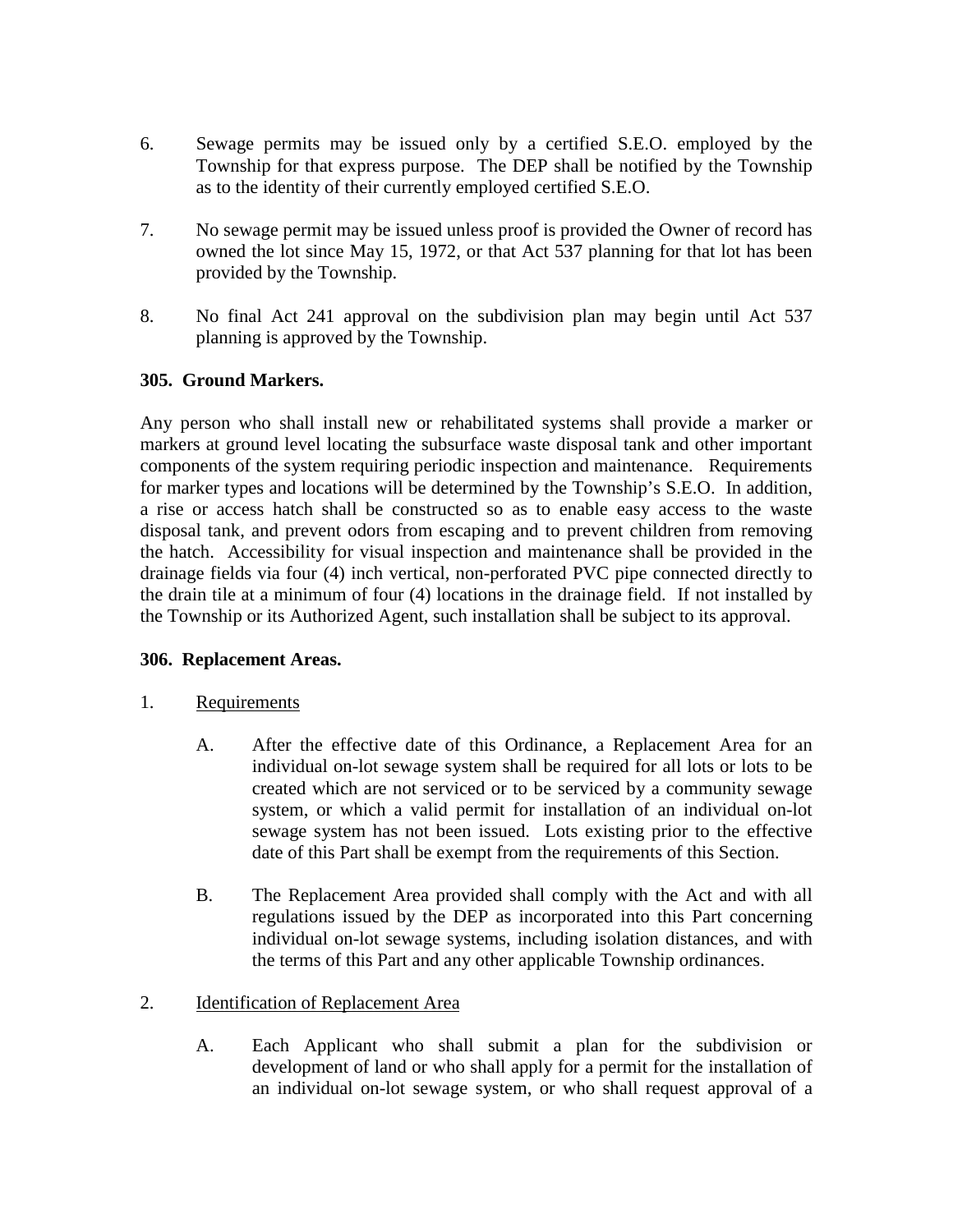Planning Module for Land Development or the adoption of a revision, exception to revision, or supplement to the Official Plan shall demonstrate to the satisfaction of the S.E.O. that a suitable area exists on the lot or on each lot to be created for an initial individual on-lot sewage system and for the Replacement Area. The S.E.O. shall perform or observe all tests required for the location of an individual on-lot sewage system to confirm the suitability of the Replacement Area. Allowance of open land for the Replacement Area without testing performed or observed by the S.E.O. shall not constitute compliance with the requirements of this Section.

- B. The location of the initial individual on-lot sewage system and the Replacement Area as confirmed by the S.E.O. shall be identified on the plot plans and diagrams submitted as part of the permit application.
- C. If the application has been submitted as part of an application for subdivision or land development approval or as part of a request that the Township approve a Planning Module for Land Development or amend its Official Plan, or a request for an exception to the revision of the Official Plan, the location of each initial individual on-lot sewage system and each Replacement Area shall be noted upon the plans. If the application is for subdivision or land development approval, a note constituting a permanent easement shall be added to the plans stating that no improvements shall be constructed upon the Replacement Area, and the deed to be recorded for each lot created as part of the subdivision or land development shall contain language reflecting this limitation.
- D. Any revisions to a permit or plan affecting a Replacement Area which previously has been approved pursuant to the provisions of this Ordinance shall be reviewed for approval by the Board or its authorized representative.
- 3. Construction Restrictions
	- A. The easement for the Replacement Area noted upon the Plan and recorded with the Centre County Recorder of Deeds shall state that no permanent or temporary improvements of any character, other than shallow-rooted plant matter, shall be constructed upon the Replacement Area.
	- B. This provision shall be enforced by the Township unless the person who desires to construct such improvements shall demonstrate to the satisfaction of the S.E.O. that an alternate Replacement Area which complies with all applicable regulations of the DEP, this ordinance and all other applicable Township ordinances, exists upon the lot. If such an alternate Replacement Area shall be identified, the alternate Replacement Area may be considered to be the Replacement Area required by this ordinance and shall be designated as the Replacement Area. The newly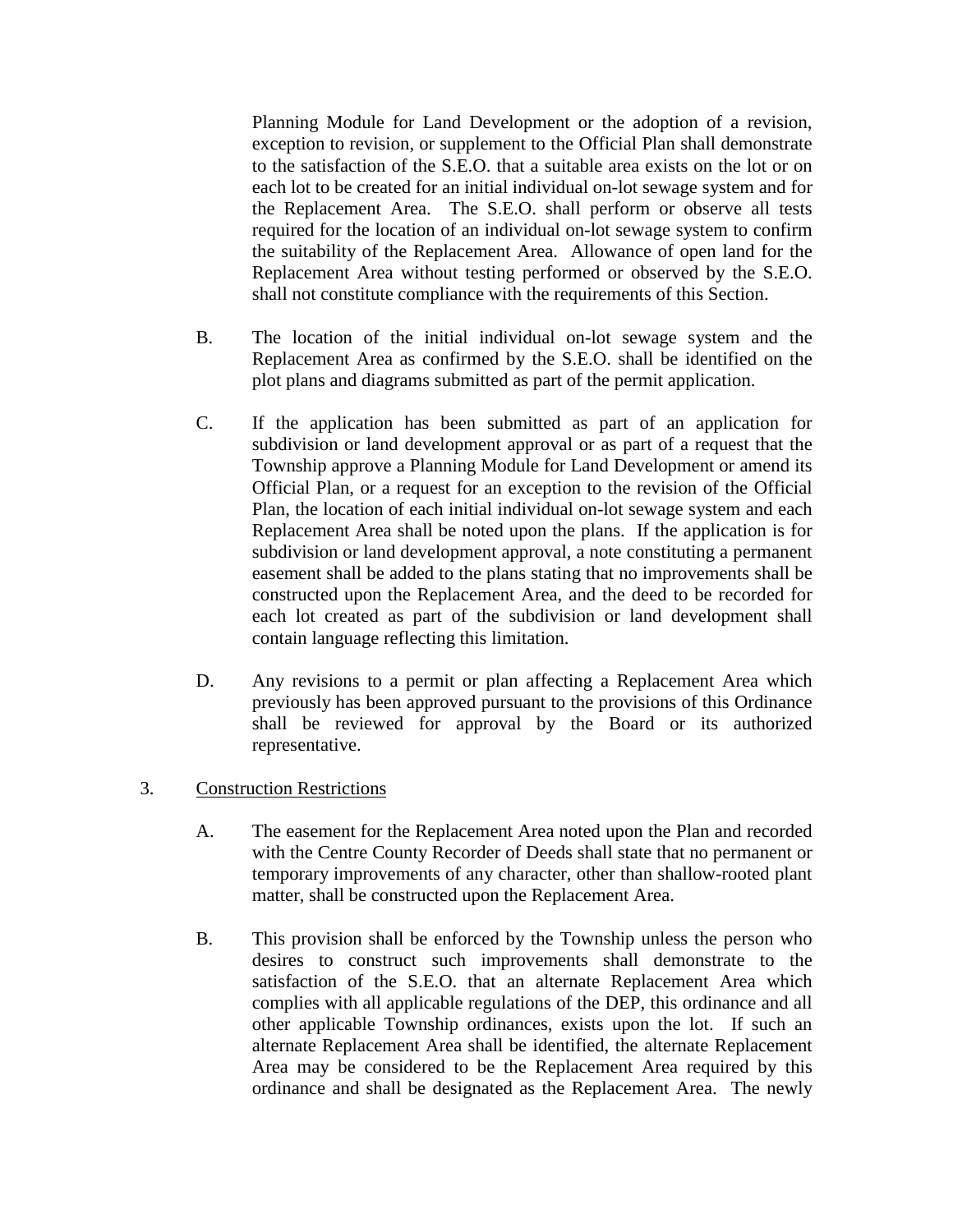designated Replacement Area shall thereafter be considered the Replacement Area for the purposes of this Ordinance.

- 4. Relief from Replacement Area Requirement
	- A. If any lot held in single and separate Ownership as of the effective date of this Ordinance does not contain land suitable for a Replacement Area, the Applicant submitting a Land Development Plan or a Planning Module for Land Development or desiring to install an individual on-lot sewage system may request that the Board grant an exception to the requirement of providing a Replacement Area. The Applicant for such an exception shall present credible evidence to the Board demonstrating (A) that the lot was held in single and separate Ownership on the effective date of this Ordinance; (b) the size of the lot; (c) inability of the applicant to acquire adjacent land or the unsuitability of adjacent land which might be able to be acquired; and (d) the testing conducted to determine that the lot is not suitable to provide a Replacement Area.
	- B. At all times the burden to present credible evidence and the burden to persuasion shall be upon the Applicant for an exception from the terms of this Part. In no case shall any lot be exempted from the requirements of this Part.

### **307. Inspections.**

- 1. Any on-lot sewage disposal system may be inspected by the Township's Authorized Agent at any reasonable time as of the effective date of this Part.
- 2. The inspection may include a physical tour of the property, the taking of samples from surface water, wells, other ground water sources, the sampling of the contents of the sewage disposal system itself and/or the introduction of a traceable substance into the interior plumbing of the structure served to ascertain the path and ultimate destination of wastewater generated in the structure. A copy of the inspection report shall be furnished to the Owner and current resident which shall include all of the following information which is reasonably available to the individual or agency responsible for pumping the septic tank: date of inspection; name and address of system Owner; description and diagram of the location of the system including location of access hatches, risers, and markers; size of tanks and disposal fields; current occupant's name and number of users; indication of any system malfunction observed; results of any and all soils and water tests; any remedial action required.
- 3. The Township's Authorized Agent shall have the right to enter upon land for the purposes of inspections described above. In the event that access to inspect the property is denied, the following steps shall be taken: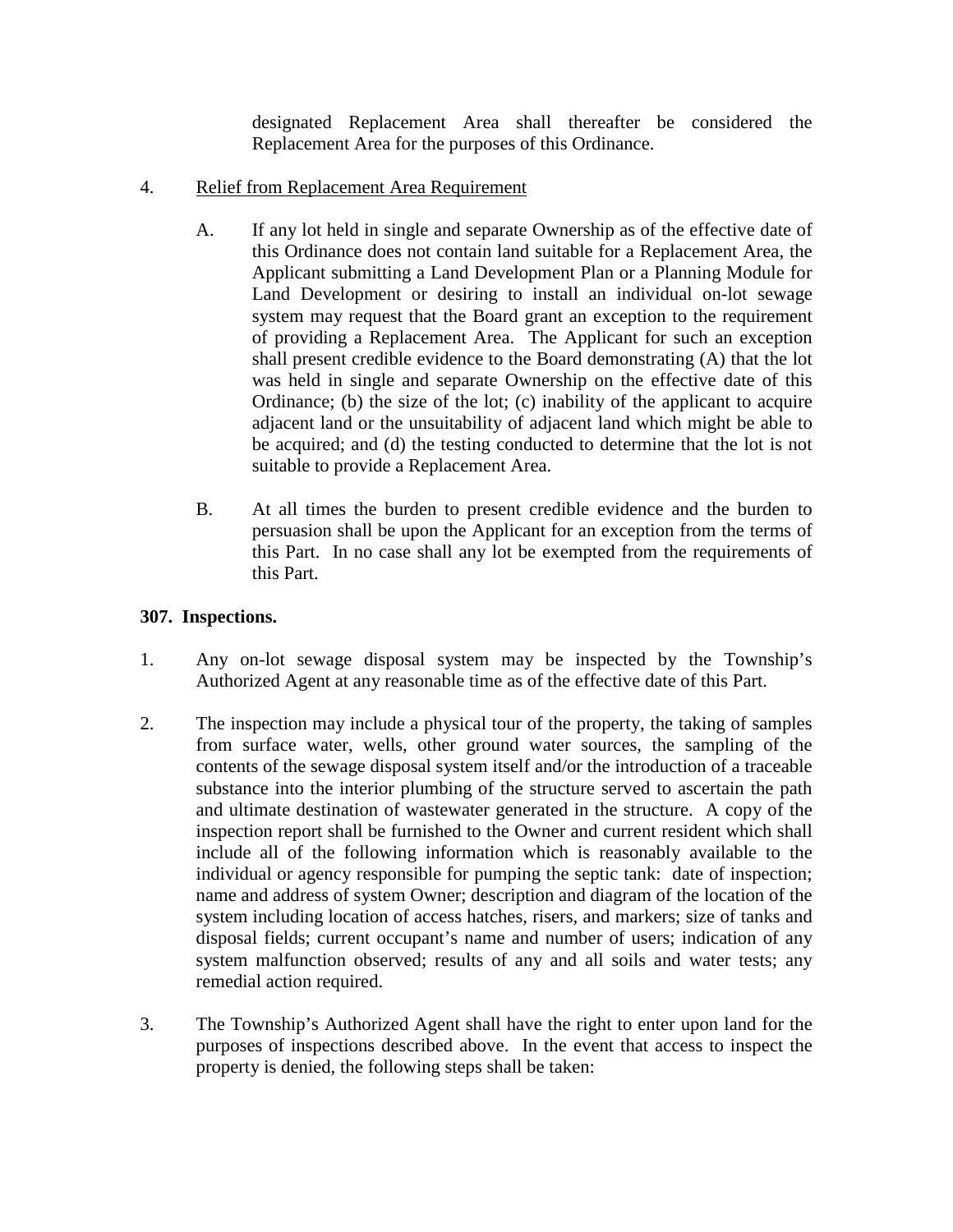- A. The matter will be officially referred to the Board for action.
- B. The Board may schedule a review at the next scheduled meeting of the Board or, if the situation threatens the health of safety of the residents of the Township, the Board may commence an immediate procedure to obtain a search warrant from the District Justice.
- C. Upon receipt of a search warrant to inspect the property, the Authorized Agent of the Township shall be accompanied by an officer of the County or State Police, and the inspection shall be completed in accordance with the Subsection.
- D. The provisions of this Subsection for obtaining a search warrant may be waived only when the Board and its Authorized Agent have reason to believe that the sewage facilities or alternative system is malfunctioning or being operated improperly such that the situation poses an immediate and substantial safety, water pollution, or health hazard.
- 4. An initial inspection shall be conducted by an authorized agent within two years of the effective date of this ordinance for purposes of determining the type and functional status of each sewage disposal system in the Management District. A written report shall be furnished to the owner of each property inspected and a copy shall be maintained in the Township Records.
- 5. A schedule of routine inspections may be established by the Township, if necessary, to assure the property function of the systems in the Township.
- 6. The Township's Authorized Agent shall inspect systems known to be, or alleged to be, malfunctioning. Should said inspections reveal that the system is malfunctioning, the Township shall take action to require the correction of the malfunction. If total correction is not technically or financially feasible in the opinion of the Township and a representative of the DEP, action by the Owner to mitigate the malfunction shall be required.
- 7. There may arise geographic areas within the Township where numerous on-lot sewage disposal systems are malfunctioning. A resolution of these area-wide problems may necessitate detailed planning and a Township sponsored revision to that area's Act 537 Official Sewage Facilities Plan. When a DEP authorized Official Sewage Facilities Plan Revision has been undertaken by the Township, mandatory repair or replacement of individual malfunctioning sewage disposal systems within the study area may be delayed, at the discretion of the Township, pending the outcome of the plan revision process. However, the Township may compel immediate corrective action whenever a malfunction, as determined by Township officials and the DEP, represents a serious public health or environmental threat.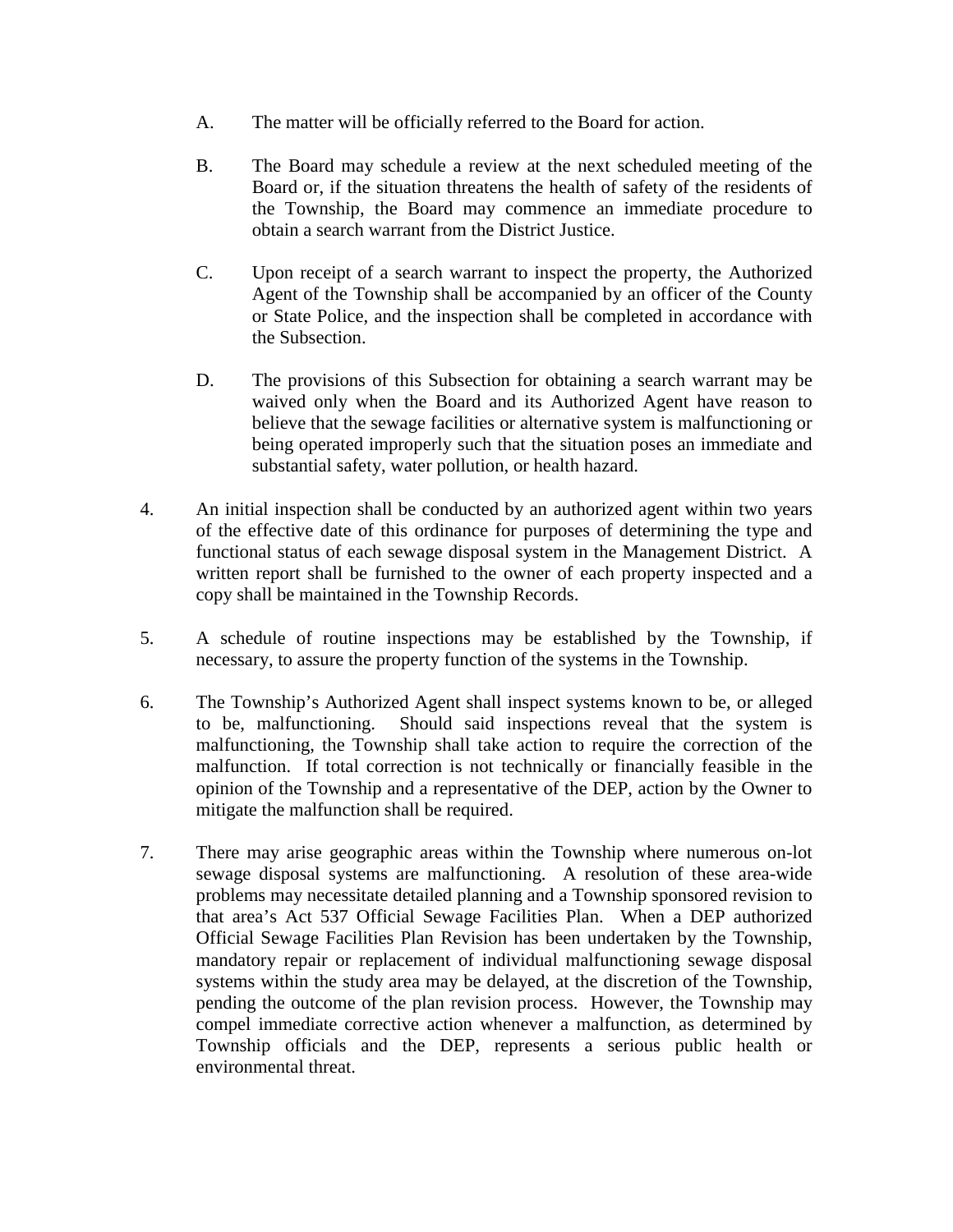### **308. Operation.**

- 1. Only normal domestic wastes shall be discharged into any on-lot sewage disposal system. The following shall not be discharged into the system:
	- A. Industrial waste
	- B. Automobile oil and other non-domestic oil.
	- C. Toxic or hazardous substances or chemicals including but not limited to pesticides, disinfectants, acids, paints, paint thinners, herbicides, gasoline and other solvents.
	- D. Clean surface or ground water including water from roof or cellar drains, springs, basement sump pumps and French drains.

### **309. Maintenance.**

- 1. Any person owning a building served by an on-lot sewage disposal system shall have the septic tank pumped by a qualified Pumper/Hauler within two (2) years of effective date of this Part. Thereafter, that person shall have the tank pumped at least once every five (5) years. Receipts from the Pumper/Hauler shall be submitted to the Township as required in 309.6.
- 2. For any person providing a receipt or other written evidence showing that their tank had been pumped within three (3) years of the first year anniversary of the effective date of this Part, then the Township may delay that person's initial required pumping to conform to the general five (5) year frequency requirement.
- 3. The Township may allow septic tanks to be pumped out at least frequent intervals when the Owner can demonstrate to the Township that the system can operate properly without the need for pump out. Such a request may be made at any time and must be in writing with all supporting documents attached. The Township, in making its determination, shall take into account the information submitted by the applicant, the sewerage permit issued by the Township S.E.O. upon installation or rehabilitation of the system and supporting documentation, reports on inspection and maintenance of the system, and other relevant information, and may conduct an on-site inspection. The applicant shall bear the cost of any inspection, surface or subsurface, and soil or wastes sampling conducted for the purposes of evaluating the request. The applicant shall receive a decision within sixty (60) days of accumulation of all necessary information by the Township.
- 4. The required pumping frequency may be increased at the discretion of the Authorized Agent if the septic tank is undersized, if solids buildup in the tank is above average, if the hydraulic load on the system increases significantly above average, if a garbage grinder is used in the building, if the system malfunctions or for other good cause shown.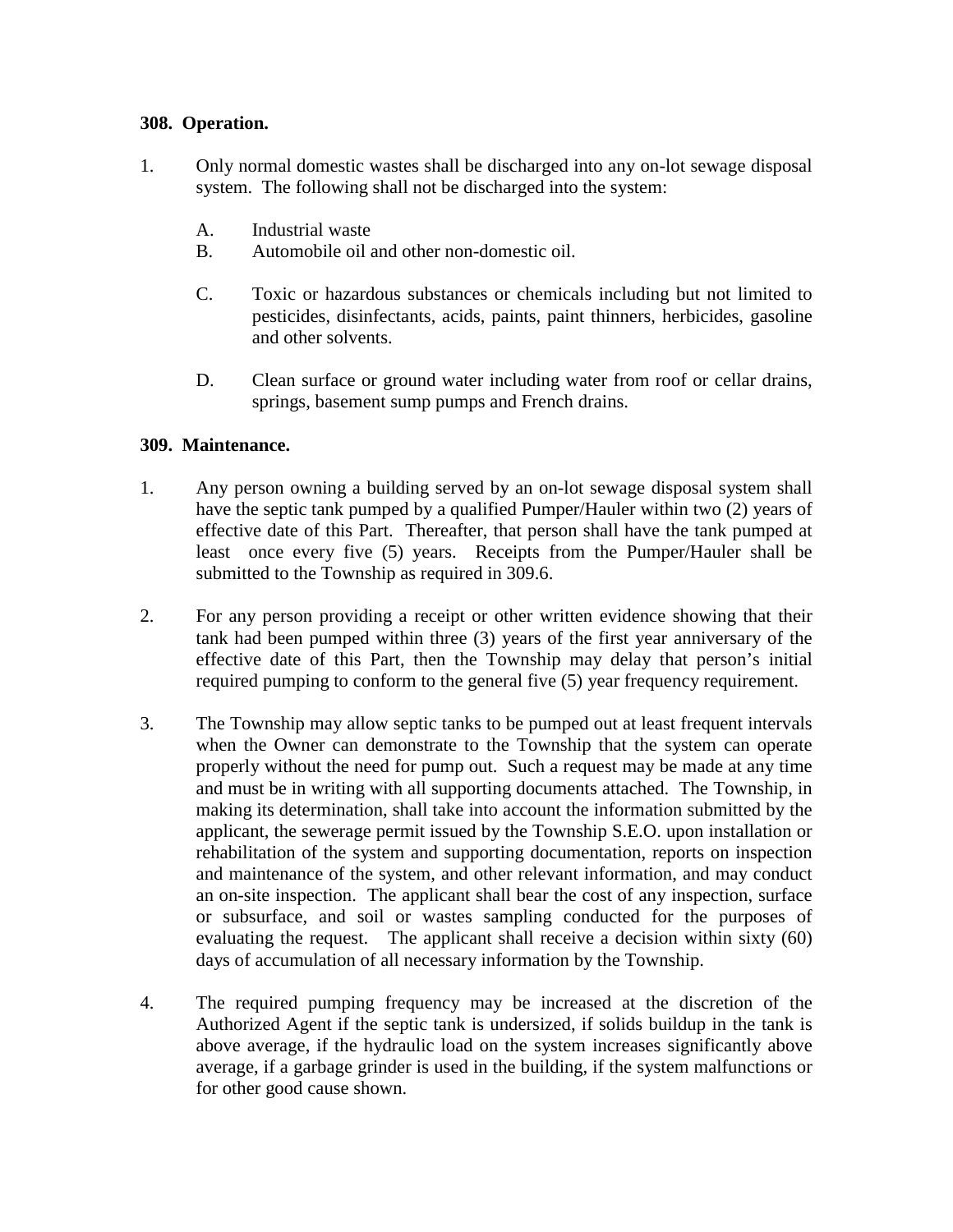- 5. Each time a septic tank or other subsurface waste disposal system tank is pumped out, the Township, its Authorized Agent, or a private septage Pumper/Hauler, whichever provides the service, shall provide to the Owner of the subsurface waste disposal system a signed Pumpers Report/Receipt containing at a minimum the following information:
	- A. Date of pumping
	- B. Name and address of System Owner
	- C. Address of tank's location, if different from Owner's.
	- D. Description and diagram of the location of the tank, including the location of any markers, risers, and access hatches and size of the tank.
	- E. Condition of baffles.
	- F. The date existing system was installed.
	- G. Last date of pump out.
	- H. List of other maintenance performed.
	- I. Any indications of system malfunction observed.
	- J. Amount of septage or other solid or semi-solid material removed.
	- K. List of recommendations
	- L. Destination of the septage (name of the treatment facility).
- 6. Upon completion of each required pumping, the Township, its Authorized Agent, or a private septage waste hauler, shall fill out and submit a Pumpers Report/Receipt, copies of which shall be provided by the Township to all licensed Pumpers/Haulers. The Township's Authorized Agent or a private septage Pumper/Hauler shall provide one copy of the Pumpers Report/Receipt to the Owner and one copy of the Township. Copies must be received at the Township's business office within thirty (30) days of the date of pumping. The Pumper's Report/Receipt will include verification that the baffles in the septic tank have been inspected and found to be in good working order.
- 7. Any person owning a building served by an alternative system on-lot sewage disposal system which contains an aerobic treatment tank shall follow the operation and maintenance recommendations of the equipment manufacturer. A copy of the manufacture's recommendations. In no case may the service or pumping intervals exceed those for those required for septic tanks.
- 8. Any person owning a building served by a cesspool or dry well shall have that system pumped according to the schedule prescribed for septic tanks in 309.1.
- 9. The Township may require additional maintenance activity as needed including, but not necessarily limited to, cleaning and unclogging of piping; servicing and the repair of mechanical equipment; leveling of distribution boxes, tanks and lines; removal of obstructing roots or trees; the diversion of surface water away from the disposal area, etc. Repair permits issued by the certified S.E.O. must be secured for these activities.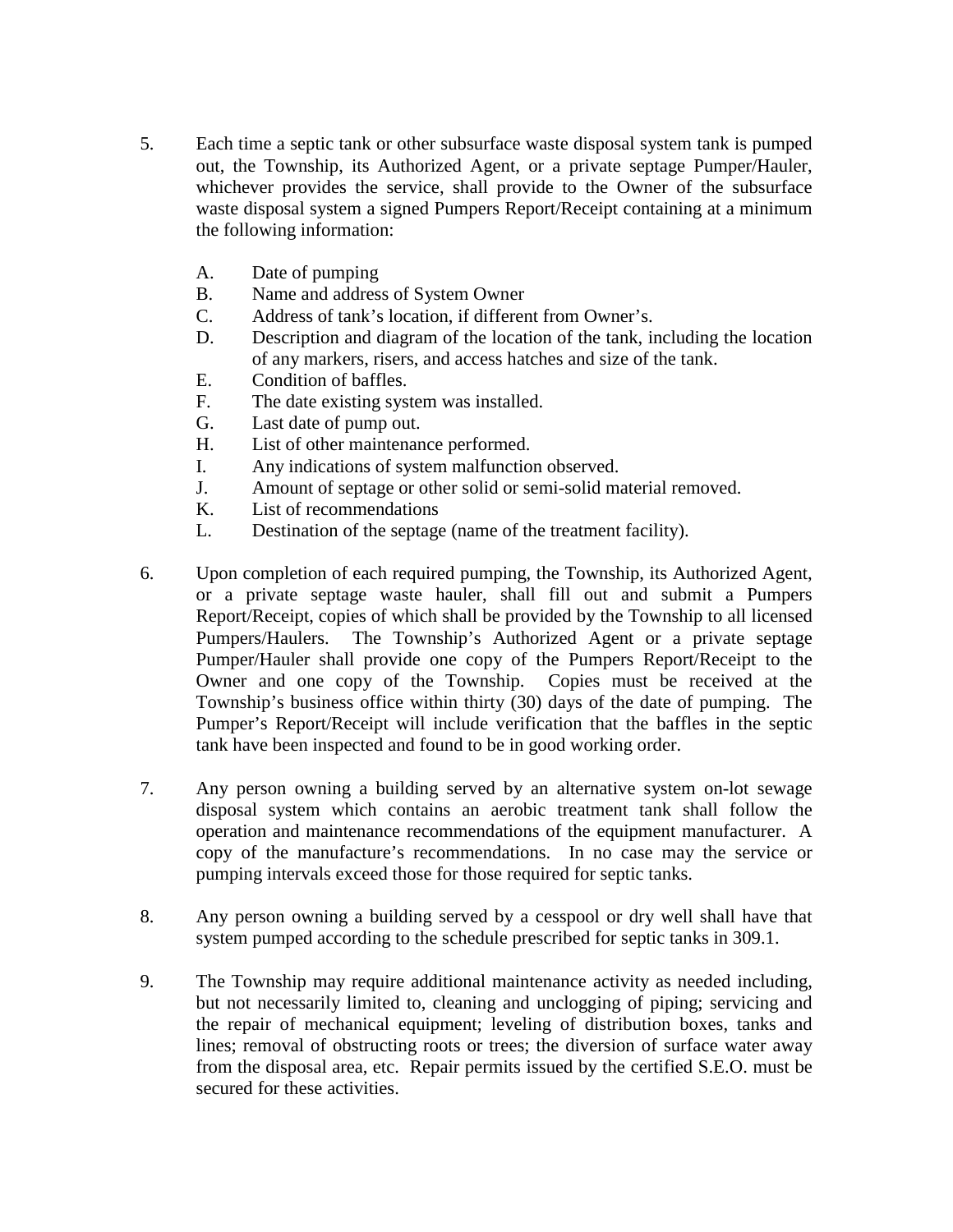#### **310. System Rehabilitation**

- 1. No person shall operate and maintain an on-lot sewage disposal system in such a manner that it malfunctions. All liquid wastes, including kitchen and laundry wastes and water softner backwash, shall be discharged to a treatment tank. No sewage system shall discharge untreated or partially treated sewage to the surface of the ground or into the waters of the Commonwealth of Pennsylvania unless a permit to discharge has been obtained from the DEP.
- 2. The Township shall issue a written notice of violation to any person who is the Owner of a property in the Township which is found to be served by a malfunctioning on-lot sewage disposal system or which is discharging raw or partially treated sewage without a permit.
- 3. Within seven (7) days of notification by the Township that a malfunction has been identified, the Owner shall make application to the Township's certified S.E.O. for a permit to repair or replace the malfunctioning system. Within thirty (30) days of initial notification by the Township, construction of the permitted repair or replacement shall commence. Within (60) days of the original notification by the Township, the construction shall be completed unless seasonal or unique conditions mandate a longer period, in which case the Township shall set an extended completion date.
- 4. The Township's certified S.E.O. shall have the authority to require the repair of any malfunction by the following methods: cleaning, repair or replacement of components of the existing system; adding capacity or otherwise altering or replacing the system's treatment tank; expanding the existing disposal area; replacing the existing disposal area; replacing a gravity distribution system with a pressurized system; replacing the system with a holding tank; or other alternatives as appropriate for the specific site.
- 5. In lieu of or in combination with the remedies described in 310.4, the S.E.O. may require the installation of water conservation equipment and the institution of water conservation practices in structures served. Water-using devices and appliances in the structure may be required to be retrofitted with water-saving appurtenances or they may be required to be replaced by water-conserving devices and appliances. Wastewater generation in the structure may also be reduced by requiring changes in water usage patterns in the structure served. The use of laundry facilities may be limited to one load per day or discontinued altogether, etc.
- 6. In the event that the rehabilitation measures in 310.1 through 310.5 are not feasible or do not prove effective, the Township may require the Owner to apply for a permit to construct a holding tank in accordance with Township ordinance.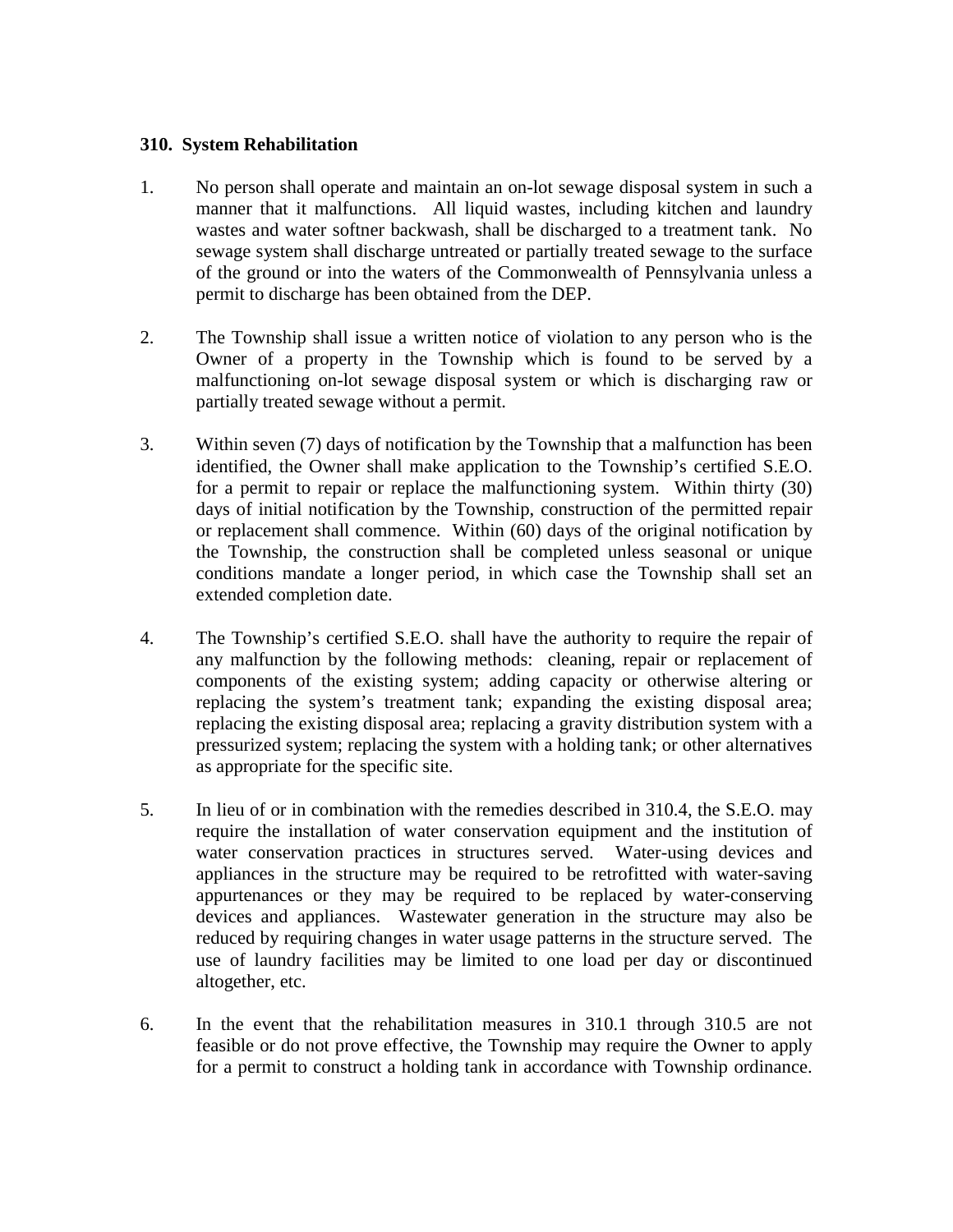Upon receipt of said permit, the Owner shall complete construction of the system within thirty (30) days.

7. Should none of the remedies described above prove totally effective in eliminating the malfunction of an existing on-lot sewage disposal system, the Owner is not absolved of responsibility for that malfunction. The Township may require whatever action is necessary to lessen or mitigate the malfunction to the extent that it feels necessary.

# **311. Liens**.

The Township, upon written notice from the S.E.O. that an imminent health hazard due to failure of a property owner to maintain, repair or replace an on-lot sewage disposal system as provided under the terms of this Part, shall have the authority to perform or contract to have performed the work required by the S.E.O. The Owner shall be charged for the work performed and, if necessary, a lien shall be entered therefore in accordance with law.

# **312. Disposal of Septage**

- 1. All septage Pumpers/Haulers operating within the Township shall be licensed with the Township and shall comply with all reporting requirements established by the Township.
- 2. All septage originating within the municipal sewage management district shall be disposed of at sites or facilities approved by the DEP. Approved sites or facilities shall include the following: septage treatment facilities, wastewater treatment plants, composting sites, and approved farmlands.
- 3. Septage Pumpers/Haulers operating within the Township shall operate in a manner consistent with the provisions of the Pennsylvania Solid Waste Management Act (Act 97 of 1980, 35 P.S. 6018.101-6018.1003). Any septage Pumper/Hauler who violates any of the provisions of this Part or regulations of Benner Township, the conditions of its State permit, or of any State or local law governing its operation shall, upon conviction thereof, be sentenced to pay a fine not exceeding one thousand dollars (\$1,000.00) and costs and, in default of payment thereof, shall be subject to imprisonment for a term not to exceed thirty (30) days. If any Pumper/Hauler shall have been convicted on two (2) occasions of any violation of this Part, or for violating the conditions of its State permit, or of any State or local law governing its operation, the Board shall have the power to suspend said Pumper/Hauler from operating within the Township for a period of not less than six (6) months or more than two (2) years for each violation, as determined by the Township. Each day the violation continues shall constitute a separate offense.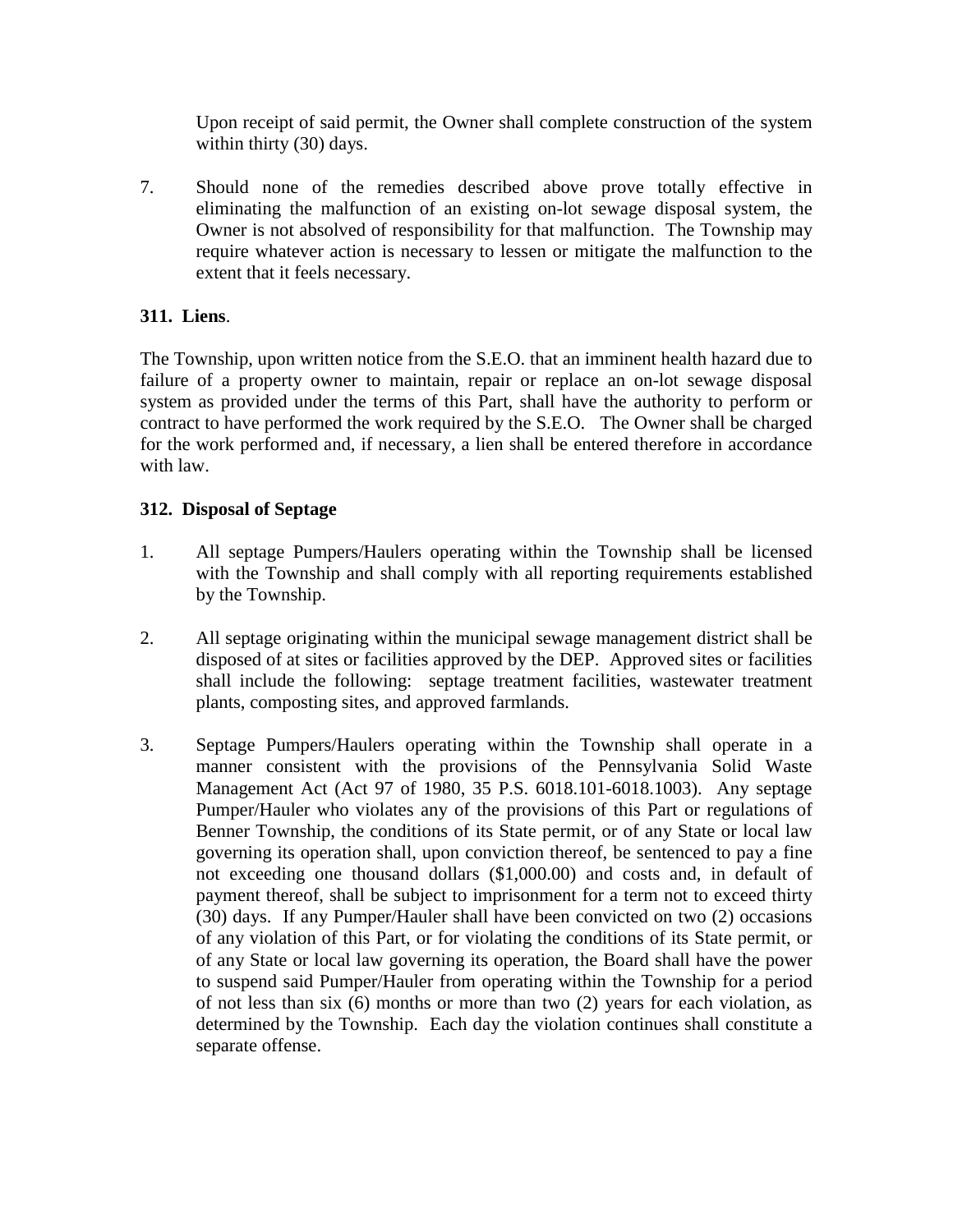### **313. Administration**.

- 1. The Township shall fully utilize those powers it possesses through enabling statutes and ordinances to effect the purposes of this Part.
- 2. The Township shall employ qualified individuals to carry out the provisions of this Part. Those employees shall include a certified S.E.O., a C.E.O., a secretary, administrator or other persons as required. The Township may also contract with private qualified persons or firms as necessary to carry out the provisions of this Part.
- 3. All permits, records, reports, files and other written material relating to the installation, operation and maintenance and malfunction of on-lot sewage disposal systems shall become the property of the Township. Existing and future records shall be available for public inspection during required business hours at the official municipal office. All records pertaining to sewage permits, building permits, occupancy permits and all other aspects of the Township's OLDS Management Program shall be made available, upon request, for inspection by representatives of the DEP.
- 4. The Board shall establish all administrative procedures necessary to properly carry out the provisions of this Part.
- 5. The Board may establish a fee schedule, and subsequently collect fees, to cover the cost to the Township of administrating this program.

# **314. Appeals.**

- 1. Appeals from decisions of the Township or its authorized agents under this Part shall be made to the Board in writing within forty-five (45) days from the date of the decision in question.
- 2. The appellant shall be entitled to a hearing before the Board at its next regularly scheduled meeting, if the appeal is received at least fourteen (14) days prior to that meeting. If the appeal is received within fourteen (14) days of the next regularly scheduled meeting, the appeal shall be heard at the subsequent meeting. The Township shall thereafter affirm, modify, or reverse the aforesaid decision. The hearing may be postponed for a good cause shown by the appellant or the Township. Additional evidence may be introduced at the hearing provided that it is submitted with the written notice of appeal.
- 3. A decision shall be rendered in writing forty-five (45) days of the date of the hearing. If a decision is not rendered within forty-five (45) days, the release sought by the appellant shall be deemed granted.